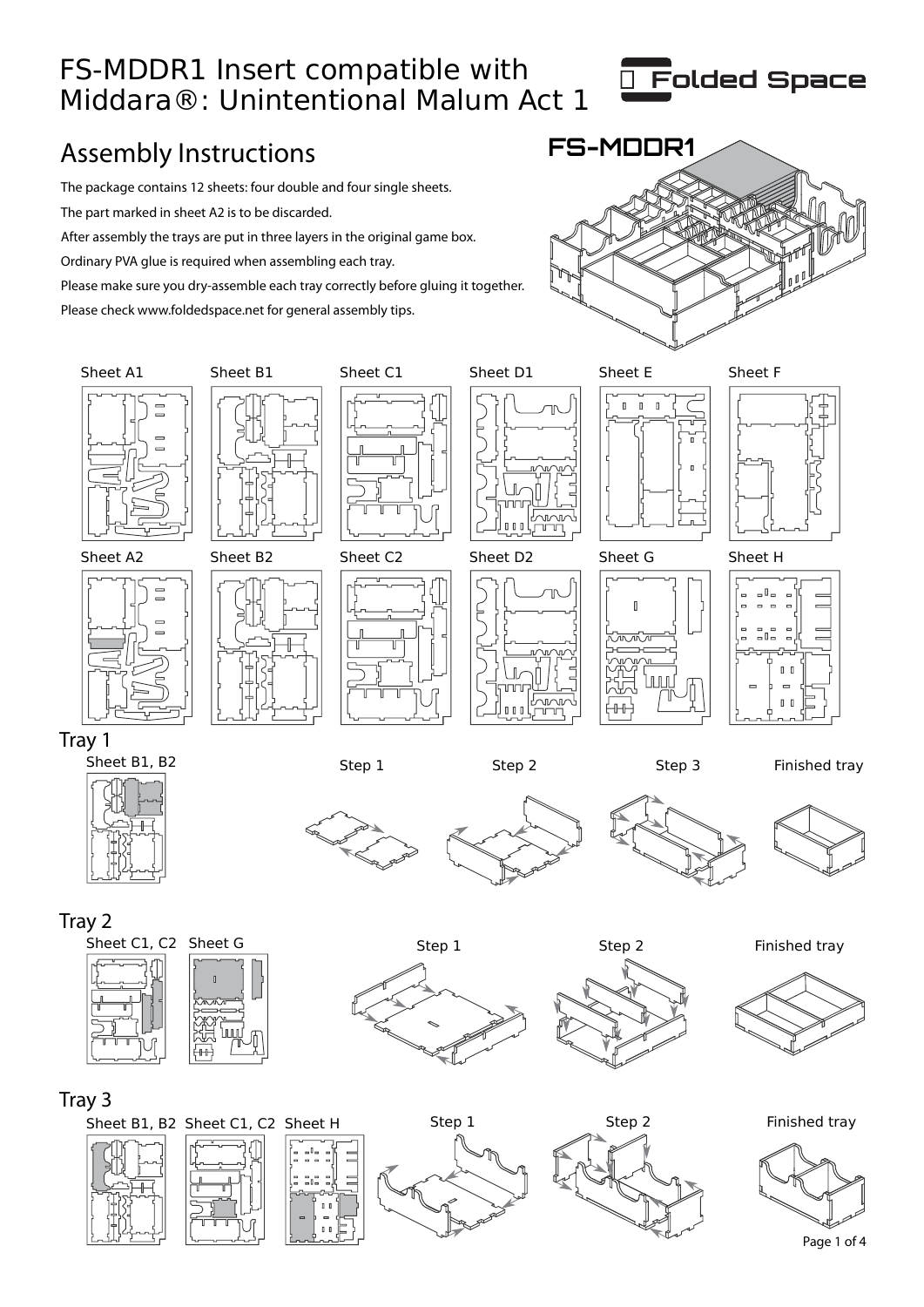# FS-MDDR1 Insert compatible with Middara®: Unintentional Malum Act 1



Tray 4



#### Tray 8a, 8b





Step 1 Step 2 Finished tray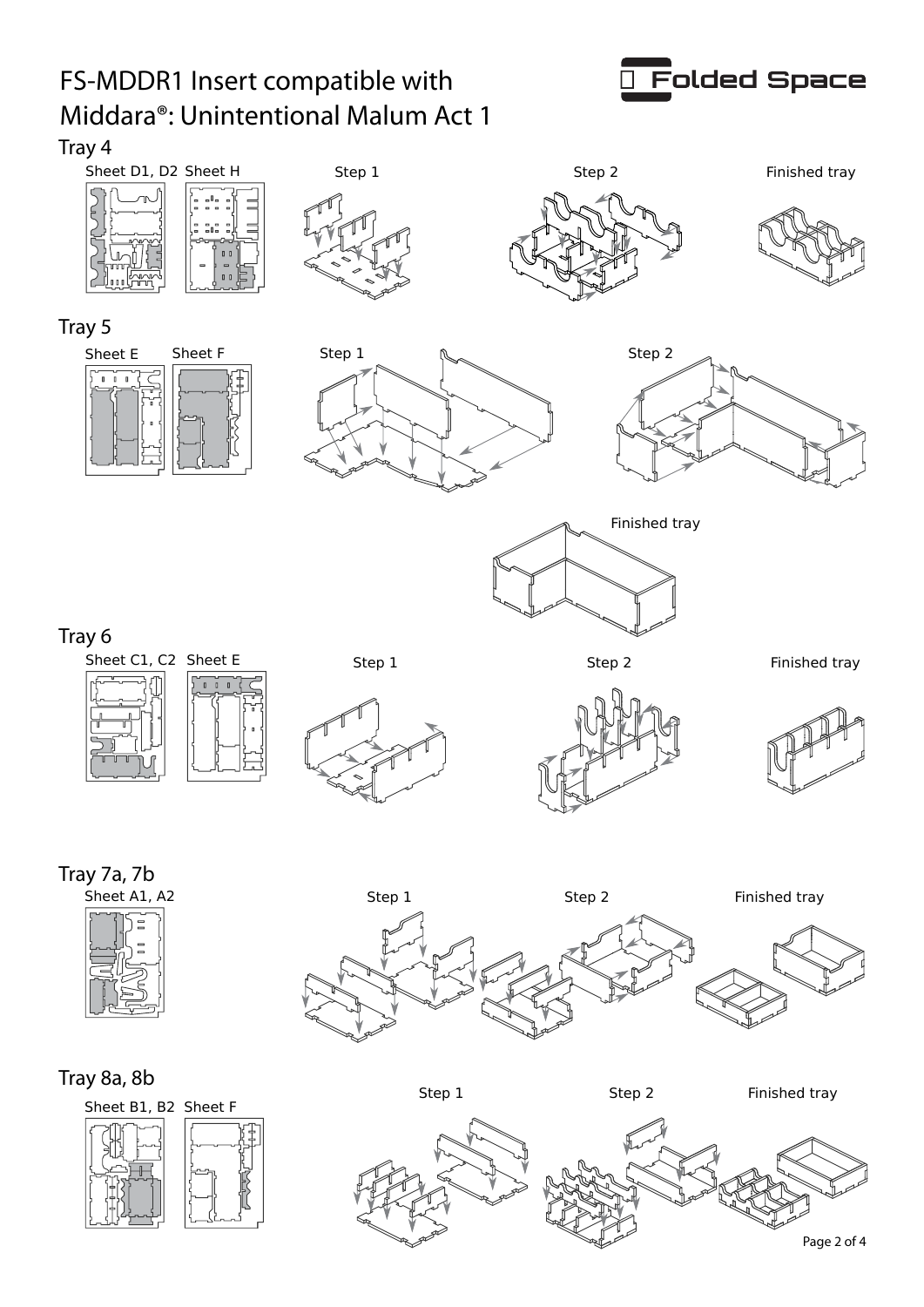